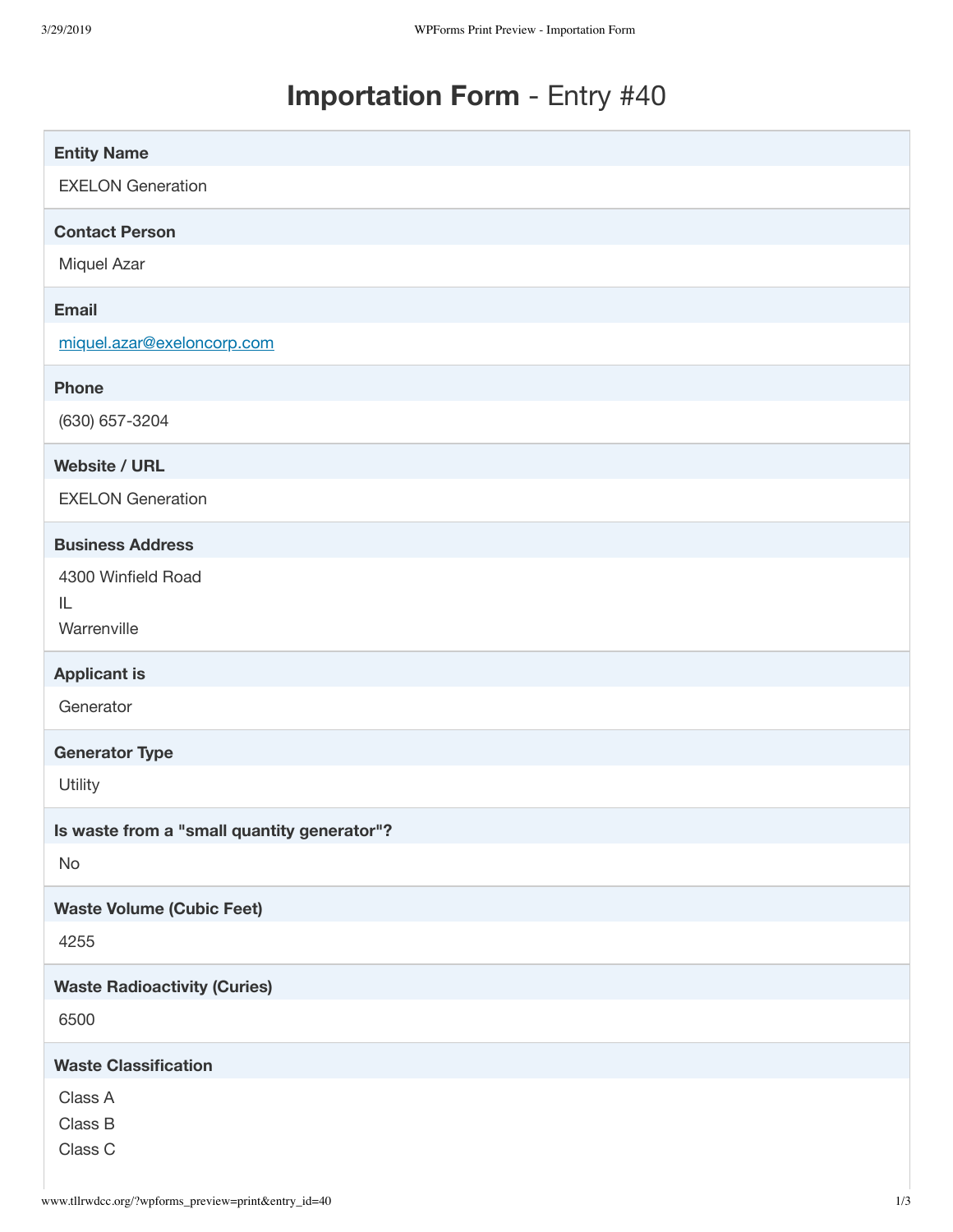### **Waste Form**

**Stable** 

Unstable

#### **Does the proposed waste consist solely of sealed sources?**

No

**Compact and/or unaffiliated state, territory, possession, or district of the United States where the waste was generated (please list)**

Illinois, Pennsylvania, New York, Maryland, New Jersey

## **Waste Description**

Dewatered Bead and Powered Resin, Condensate Filter Sludge, Decontamination Resins, Fuel Pool Skimmer Filter Sludge, Non-Fuel Reactor Components, Process Filters, Reactor Water Clean-up Resins, Reactor Water Demineralization Resins and Large Components.

**Does Applicant have any unresolved violation(s), complaint(s), unpaid fee(s), or past due report(s) with the Texas Low-Level Radioactive Waste Disposal Compact Committee?**

No.

**Does Applicant have any unresolved violation(s), complaint(s), unpaid fee(s), or past due reports associated with radioactive waste receipt, storage, handling, management, processing, or transportation pending with any other regulatory agency with jurisdiction to regulate radioactive material including, without limitation, the Texas Commission on Environmental Quality (TCEQ)?**

No.

## **Applicant hereby certifies\* the following:**

The information provided herein is complete, accurate, and correct.

The waste proposed for importation is not waste of international origin.

The low-level radioactive waste for which this Import Application is submitted will be packaged and shipped in accordance with applicable state and federal regulations and is acceptable for disposal at the Compact Facility. The person submitting this Import Application is authorized by the Applicant to commit Applicant to each and every obligation and condition set forth herein and in the Agreement for Importation of Non-Party Compact Waste. A copy of a written document containing such authorization must be attached to this Import Application. Applicant has delivered to the specified disposal facility and TCEQ a copy of this Application for Importation of Compact Waste (along with any supplement or amendment thereto).

| <b>Name</b>      |  |  |
|------------------|--|--|
| Miguel Azar      |  |  |
| <b>Title</b>     |  |  |
| Radwaste Manager |  |  |